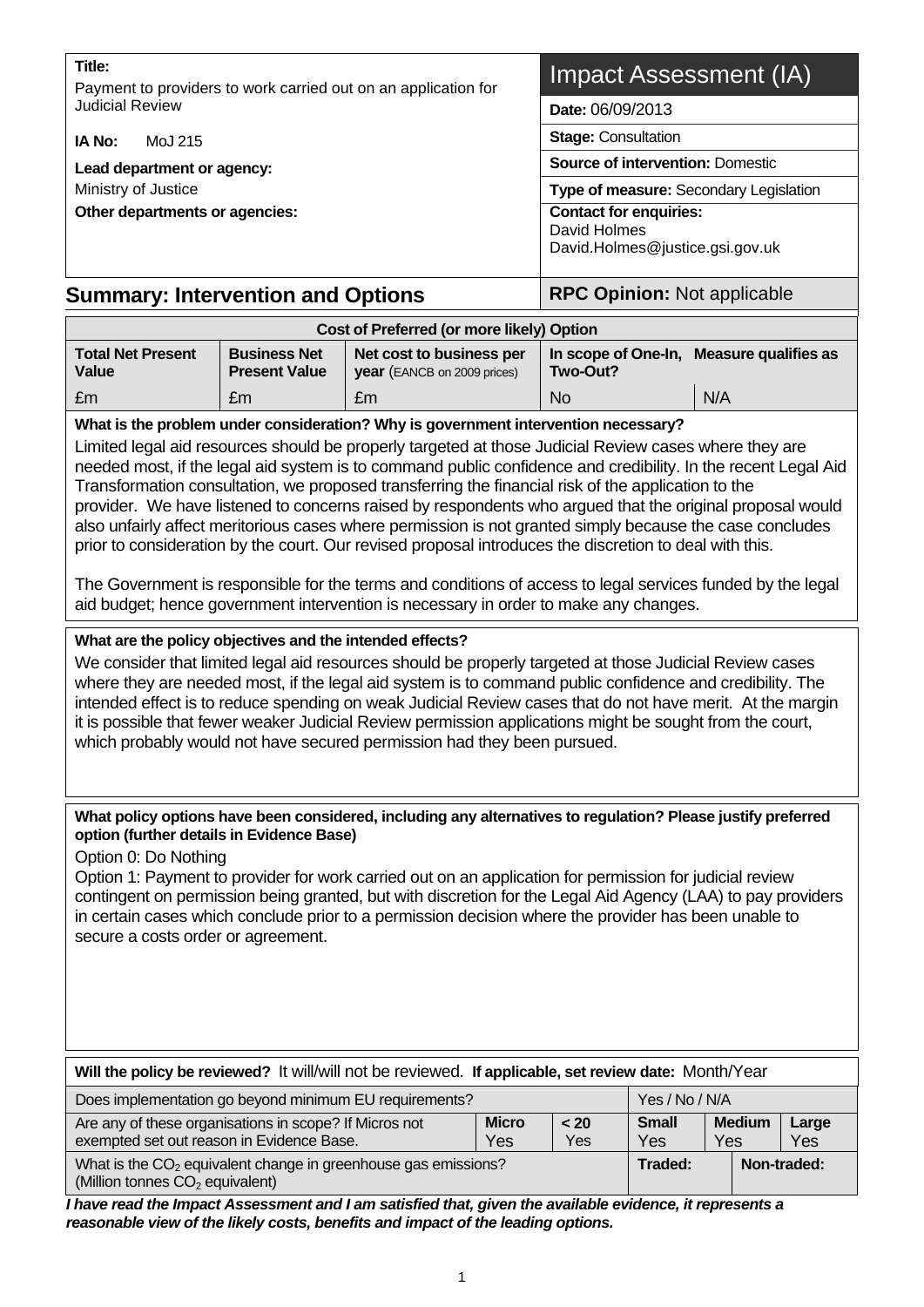Signed by the responsible SELECT SIGNATORY: Date: 06/09/2013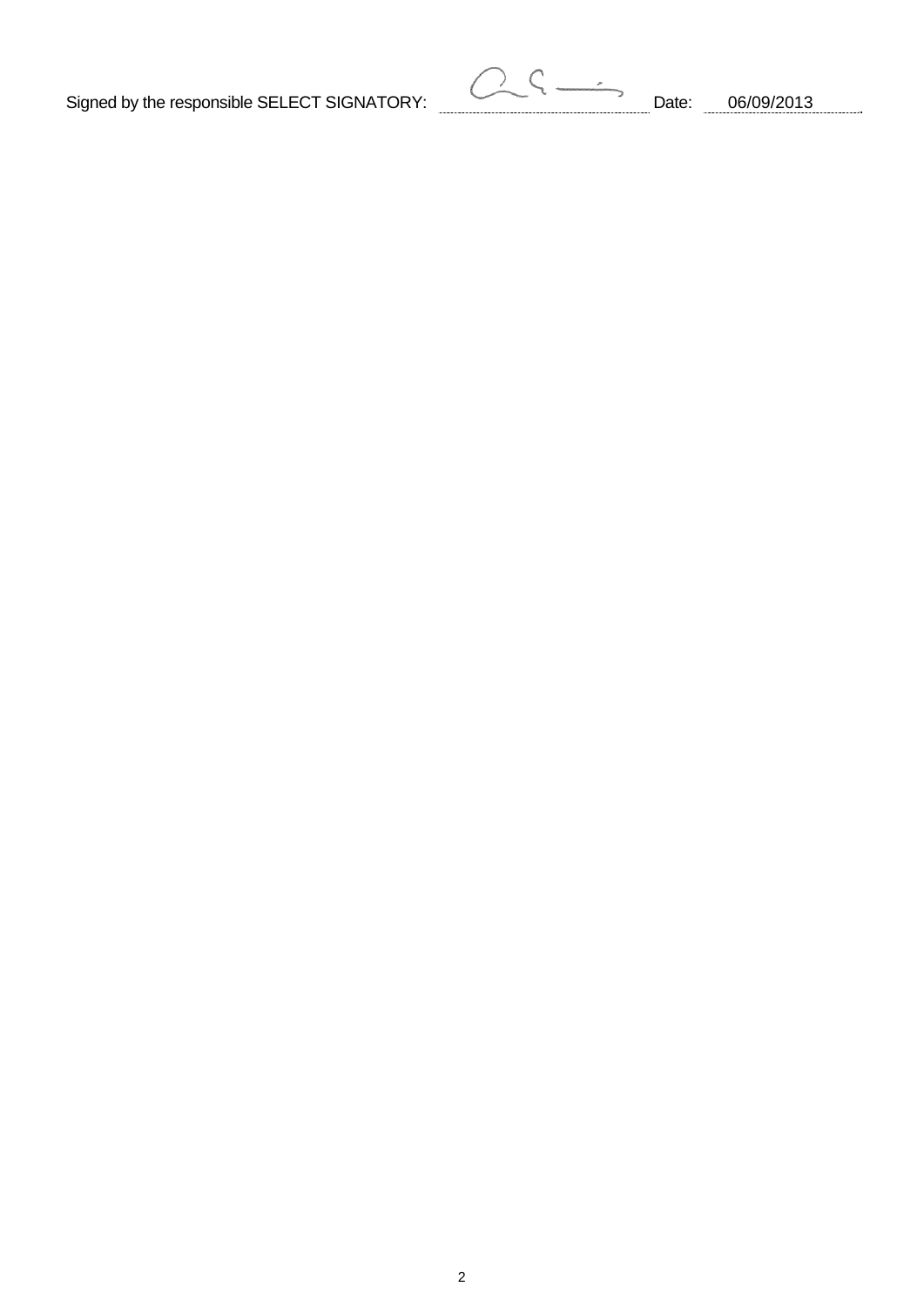# **Summary: Analysis & Evidence Policy Option 1**

**Description:** Payment to provider contingent on permission being granted, but with discretion for the LAA to pay providers in certain cases which conclude prior to a permission decision where the provider has been unable to secure a cost order or agreement as part of a settlement.

#### **FULL ECONOMIC ASSESSMENT Price Base** PV Base Time Period **Net Benefit (Present Value (PV)) (£m)**<br>
Year Year Years **Law Ortings** High Ortinal **Year 12/13 PV Base Year Time Period Low: Optional | High: Optional | Best Estimate: COSTS (£m)** Total Transition<br>
Constant Price) Years (Constant Price) **Average Annual**  (excl. Transition) (Constant Price) **Total Cost** (Present Value) **Low http://doi.org/finalism\_inducerent control control control control control control control control control High** Optional £3m **Best Estimate a** Negligible **Description and scale of key monetised costs by 'main affected groups**  Legal aid providers: Will experience a fall in income from legal aid provision for Judicial Review cases where permission is not granted. This is expected to be in the range of £1million-£3million per annum. It is possible in some cases that the same amount of work as now will be undertaken, but will not be funded by the legal aid budget. In other cases less work may be undertaken, for example if fewer applications for permission in Judicial Review cases are sought in future. **Other key non-monetised costs by 'main affected groups'**  Legal Aid Agency (LAA): There will be small ongoing costs as a result of having to consider whether to award payment in cases that conclude before a permission decision. HM Courts and Tribunals Service (HMCTS): May experience reduced court fee income if fewer applications for permission in Judicial Review cases are sought in future. **BENEFITS (£m)** Total Transition<br>
Constant Price) Years (Constant Price) **Average Annual**  (excl. Transition) (Constant Price) **Total Benefit** (Present Value) **Low** Optional £1m £1m **High** Optional £3m £3m **Best Estimate Description and scale of key monetised benefits by 'main affected groups'**  LAA: There will be savings in the range of £1 million-£3 million from no longer paying legal aid providers in cases where permission is not granted. In addition there may be savings from reduced court fee expenditure if fewer legally aided Judicial Review permission applications are made in future. **Other key non-monetised benefits by 'main affected groups'**  HMCTS: May experience reduced court costs if fewer Judicial Review permission applications are made in future. Legal aid providers: In cases where less work is undertaken resources would be freed for other profitable Key assumptions/sensitivities/risks **New Sensitivities** Contract C<sub>1</sub>%) LAA end-point codes have been used to assess the costs and benefits of the proposals. The description of the end-point codes means there is some uncertainty as to how many cases would be affected by the proposal which is why the costs and benefits are presented as a range. Savings are also subject to the number of cases in which the LAA's discretion to pay the provider (in cases which conclude before permission is considered by the court) is exercised in the provider's favour, and in which a provider obtains costs from the opponent. Possible costs to HMCTS from reduced total court fee income are assumed to be comparable to possible benefits to HMCTS from reduced overall costs. **BUSINESS ASSESSMENT (Option 1)**

| Direct impact on business (Equivalent Annual) £m: |     |                  | In scope of OITO? | Measure qualifies as |    |     |
|---------------------------------------------------|-----|------------------|-------------------|----------------------|----|-----|
| Costs:                                            | n/a | <b>Benefits:</b> | n/a               | <b>Net:</b> $n/a$    | No | N/A |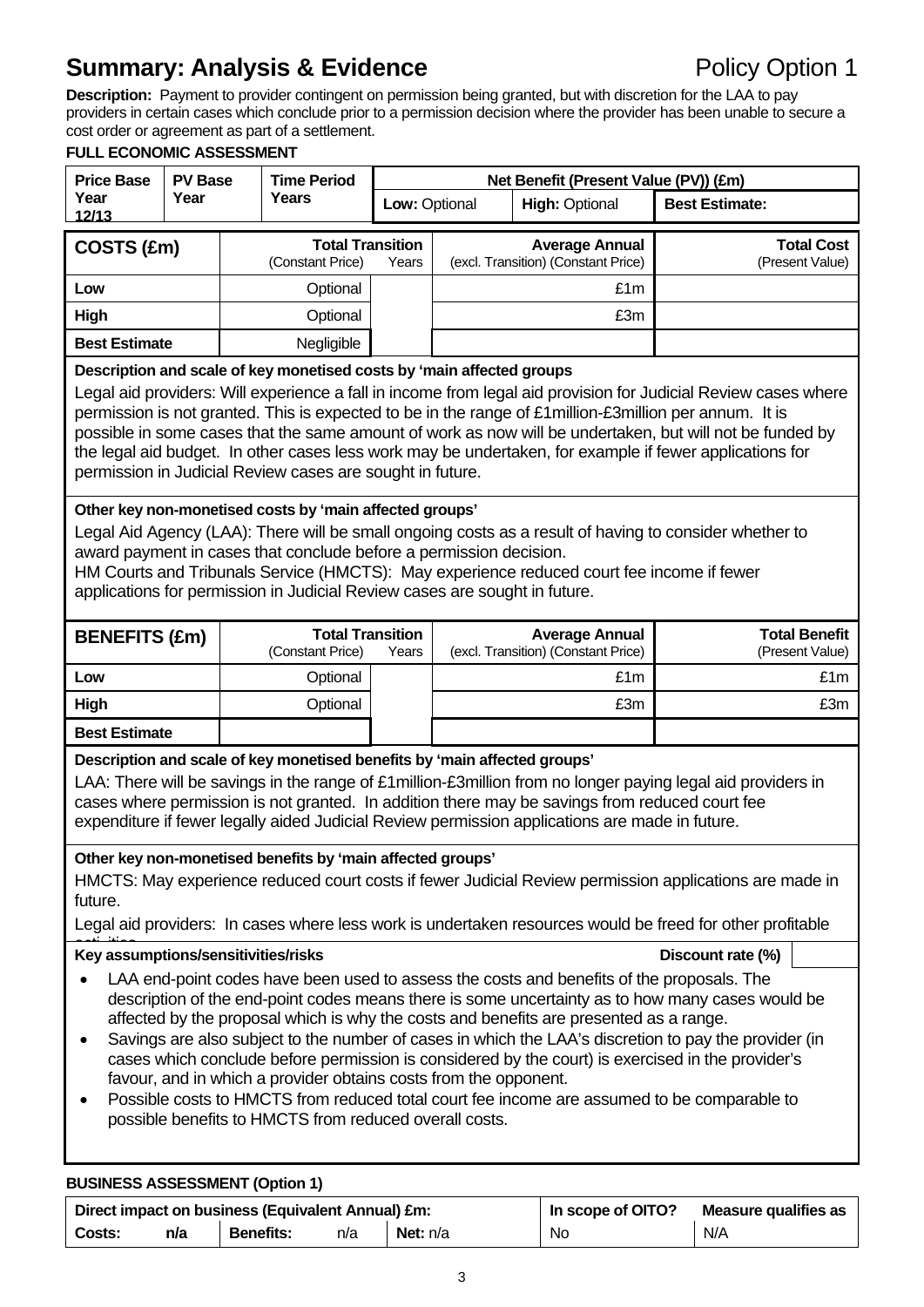# **Evidence Base (for summary sheets)**

# **Introduction**

# **Background**

- 1. This Impact Assessment (IA) accompanies the Ministry of Justice's (MoJ's) consultation on *Judicial Review: Proposals for further reform.* This is a further proposal to that set out in the Legal Aid Transformation document *Transforming Legal Aid: Delivering a More Credible and Efficient System"*. (pages 30-33) That consultation document was published on 9 April 2013 and can be found at: [www.justice.gov.uk](http://www.justice.gov.uk/).
- 2. The legal aid scheme involves the public procurement of legal services and determines the terms and conditions of access to these services. Legal aid fund expenditure was almost £2bn in 2012/13, with around £975m spent on criminal legal aid and £940m spent on civil legal aid<sup>[1](#page-3-0)</sup>. The Legal Aid Agency (LAA) is responsible for administering the legal aid scheme in England and Wales.

# **Policy Objectives**

- 3. The main policy objective and intended effect is to ensure public confidence in the civil legal aid system. In reviewing every area of expenditure to achieve savings to reduce the fiscal deficit, the Government is concerned to ensure that limited public resources are targeted at those cases which justify it and those people who need it.
- 4. Limited legal aid resources should be properly targeted at those Judicial Review cases where they are needed most, if the legal aid system is to command public confidence and credibility. In the *Transforming Legal Aid Consultation*, published in April this year, we proposed transferring the financial risk of the application to the provider in order to provide a greater incentive to give careful consideration to the strength of the case before applying for permission for Judicial Review.
- 5. We have listened to concerns raised by a number of respondents who argued that the original proposal would also unfairly affect meritorious cases where permission is not granted simply because the case concludes in the claimant's favour prior to consideration by the court. As a result, the revised policy on which we are now consulting introduces a discretion to permit the LAA to pay the provider in certain cases which conclude prior to a permission decision without a costs order or agreement. We have proposed a set of criteria for the LAA to apply when considering whether or not to exercise this discretion in individual cases.

# **Policy**

l

- 6. The policy option considered in this Impact Assessment is as follows:
	- Restriction of legal aid payments so that providers are only paid for work on a Judicial Review permission application (including a request for reconsideration of the application at a hearing, the renewal hearing or an onward appeal to the Court of Appeal) if permission is granted or if the LAA chooses to exercise discretion to pay providers in certain cases which conclude prior to a permission decision without a costs order or agreement.

# **Main Affected Groups**

- 7. The following key groups are likely to be affected by the proposals:
	- Civil legal aid claimants

<span id="page-3-0"></span><sup>1</sup> Rounded to the nearest £5m. Source: [http://www.justice.gov.uk/downloads/publications/corporate-reports/lsc/legal-aid](http://www.justice.gov.uk/downloads/publications/corporate-reports/lsc/legal-aid-stats-12-13.pdf)[stats-12-13.pdf](http://www.justice.gov.uk/downloads/publications/corporate-reports/lsc/legal-aid-stats-12-13.pdf)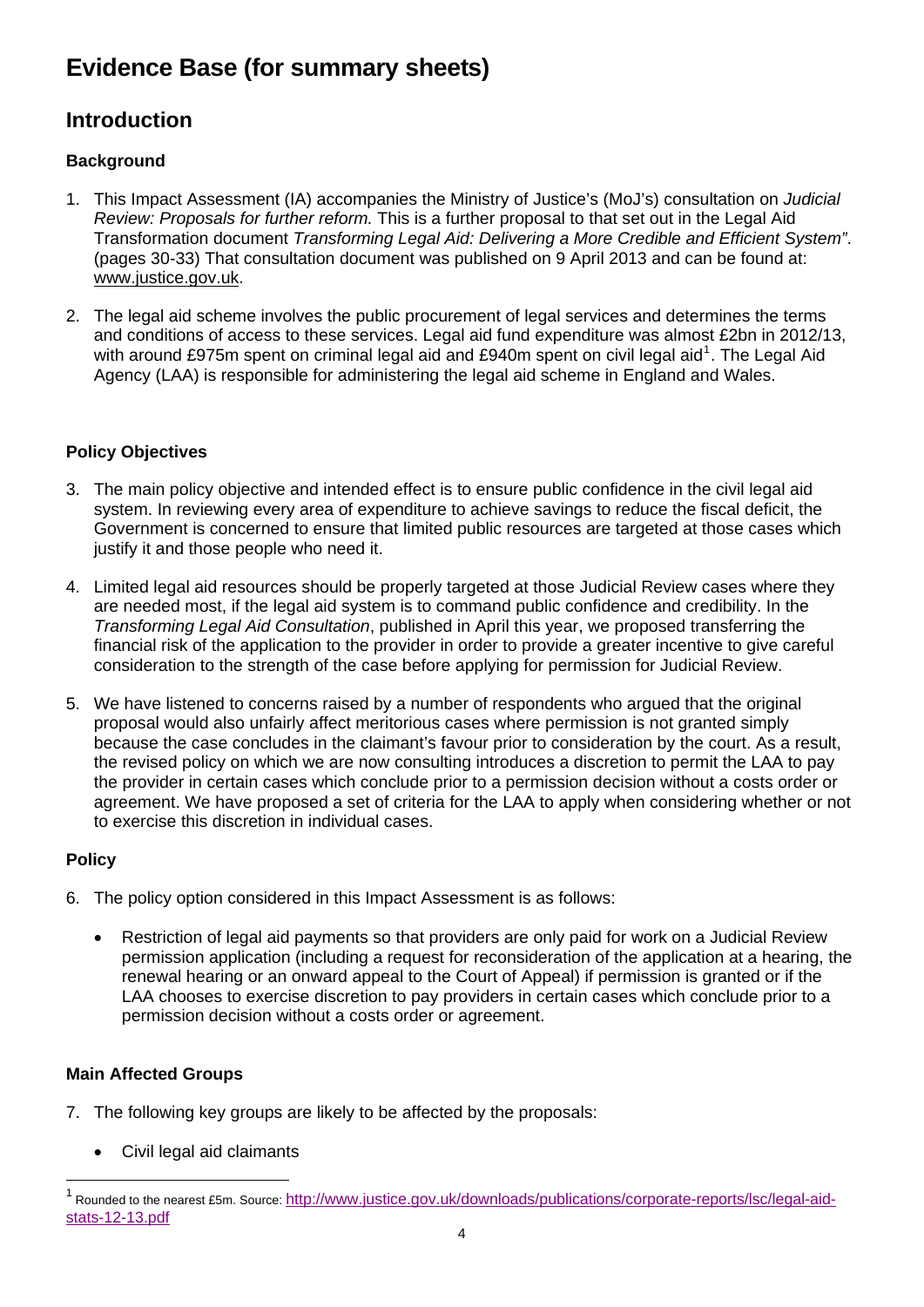- Civil legal aid providers
- Defendants
- The LAA, which is responsible for administering legal aid.
- Her Majesty's Courts and Tribunals Service (HMCTS)

# **Costs & Benefits**

- 8. This IA identifies both monetised and non-monetised impacts on individuals, groups and businesses in the UK, with the aim of understanding what the overall impact on society might be from implementing these proposals. The costs and benefits of each proposal are compared to the do nothing option. Impact Assessments place a strong emphasis on valuing the costs and benefits in monetary terms (including estimating the value of goods and services that are not traded). However there are some important aspects that cannot always sensibly be monetised.
- 9. All savings figures have been rounded to the nearest £1million.

# **Assumptions**

10. The following assumptions have been made in the estimation of the costs and benefits.

- (i) The provider response to the proposal is uncertain. Existing means and merits tests are not being changed as part of this proposal. Providers should be incentivised to consider cases more carefully before issuing Judicial Review proceedings. We have assumed that at the margin there may be a reduction in the number of weaker Judicial Review permissions applications, and that these probably would not have secured permission had they been pursued.
- (ii) The proposed discretion of the LAA to award payment in cases that conclude before a permission decision is made by the court is designed to ensure that legal aid providers do not refuse to take on genuinely meritorious Judicial Review cases more generally, given the risk of non payment.
- (iii) The civil legal aid remuneration reforms have been modelled against a flat baseline of 2012/13 closed cases.
- 11. The data used in this Impact Assessment is drawn from the LAA and includes Judicial Review work undertaken at the pre-action stage before court proceedings have been issued. The accuracy of this data is dependent upon how case outcomes have been recorded by legal aid providers. These volumes are not directly comparable to the Administrative Court data on the overall volumes of Judicial Review cases where court proceedings have been issued (i.e. cases that are formally lodged at the Administrative Court) and which are included in the other Impact Assessments and consultation document.

# **Option 0: Do Nothing**

- 12. At present all Judicial Review cases funded by legal aid receive payment for the permission application stage of their case. In the do nothing option this would continue and providers would be paid for the work on all permission applications regardless of the outcome.
- 13. As this option is compared against itself, its costs and benefits are necessarily zero, as is its Net Present Value (NPV).

**Option 1 – Payment to provider for work carried out on an application for permission for Judicial Review contingent on permission being granted; with a discretion to permit the LAA to pay providers in certain cases which conclude before a permission decision**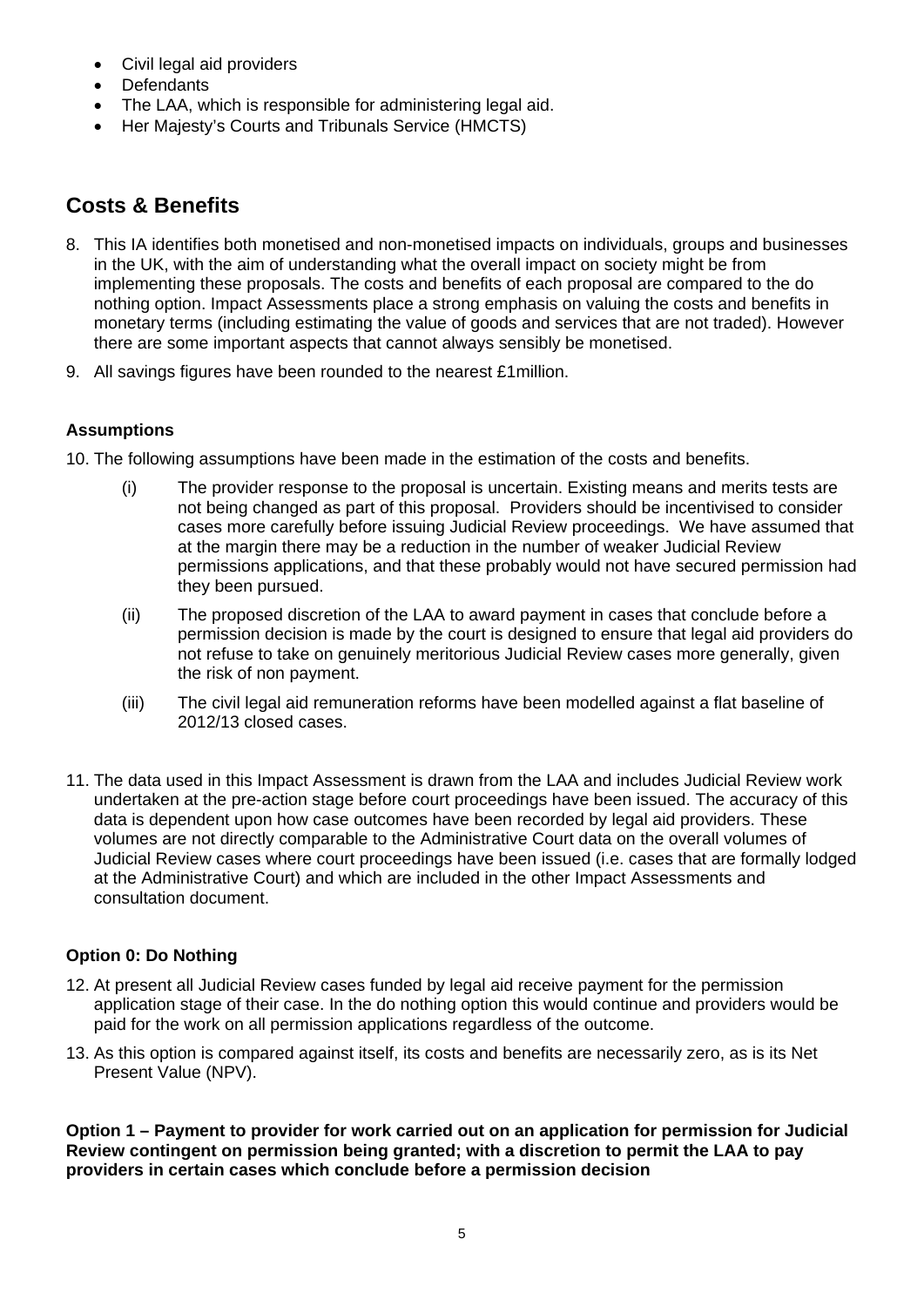# **Description**

14. This option proposes that providers should only be paid for work carried out on an application for permission (including a request for reconsideration of the application at a hearing, the renewal hearing or an onward permission appeal to the Court of Appeal), if permission is granted by the Court. Legal aid would still be available for pre-proceedings work, and reasonable disbursements such as expert fees and court fees (but not Counsel's fees) which arise in preparing the permission application will be paid. This option also includes the introduction of a discretion to permit the LAA to pay providers in certain cases which conclude prior to a permission decision. In addition if an initial permission application is not successful but permission is subsequently secured, e.g. at an oral renewal, then the legal aid provider would be paid for all work including that relating to the initial permission application.

## **Costs**

l

## **Legal aid providers**

- 15. Legal aid providers would experience a reduction in income from the legal aid fund in relation to cases which do not secure permission in future and which are no longer funded by the LAA. The analysis below estimates the possible aggregate size of this reduction in income.
- 16. In some cases the legal aid provider might undertake the same amount of work as now but receive less income from the LAA. In other cases the legal aid provider might undertake less work, for example if permission is not sought in future.
- 17. Where permission is not sought in future this is assumed to apply only to weaker applications which probably would not have secured permission had they been pursued.
- 18. Table 1 presents data drawn from the  $LAA<sup>2</sup>$  $LAA<sup>2</sup>$  $LAA<sup>2</sup>$  showing the number of Judicial Review cases that received legal aid funding in 2011/12 and 2012/1[3](#page-5-1). The data is split by LAA end-point codes<sup>3</sup>. Legal aid providers are asked to select one of codes E-J when recording the outcome of a Judicial Review certificate but LAA records show that providers have also been selecting A-D in judicial review cases (those codes are normally only for non Judicial Review cases). For this reason all Judicial Review certificates recorded against end-point codes A-J have been considered in this Impact Assessment.
- 19. Table 1 gives the best available data on the number of Judicial Review cases that received legal aid funding for legal representation. The costs and benefits have been calculated using the latest data, 2012/13 end-point codes, but both 2011/12 and 2012/13 are shown below for completeness.

| <b>End-point</b><br>Code | <b>Description</b>                                                                                                                                          | 2011/12<br><b>Cases</b> | 2012/13<br><b>Cases</b> |
|--------------------------|-------------------------------------------------------------------------------------------------------------------------------------------------------------|-------------------------|-------------------------|
| A                        | No proceedings issued                                                                                                                                       | 618                     | 597                     |
| B                        | Proceedings issued, no final hearing                                                                                                                        | 291                     | 315                     |
| $\mathsf{C}$             | Determined at final hearing                                                                                                                                 | 181                     | 148                     |
| D                        | Determined on appeal                                                                                                                                        | 9                       | 8                       |
| E                        | No proceedings have been issued or where a case<br>is withdrawn or settled before the court makes an<br>initial decision whether or not to grant permission | 1657                    | 1424                    |
| F                        | Permission not granted, concluded at first<br>application stage (usually papers)                                                                            | 652                     | 538                     |
| G                        | Permission not granted, concluded after renewed<br>application                                                                                              | 193                     | 216                     |

| Table 1: LAA Judicial Review end-point code data |  |  |  |  |
|--------------------------------------------------|--|--|--|--|
|--------------------------------------------------|--|--|--|--|

<span id="page-5-1"></span><span id="page-5-0"></span> $^2$  The data on the number of legally aided JR cases in this Impact Assessment are drawn from the Legal Aid Agency and includes JR work undertaken at the pre-action stage. As such, these volumes are not directly comparable to the data on the overall volumes of JR applications (i.e. cases that are formally lodged at the Administrative Court) which are included in the other Impact Assessments and consultation document <sup>3</sup> [www.justice.gov.uk/downloads/forms/legal-aid/civil-forms/certificate-outcomes-checklist-version-2.pdf](http://www.justice.gov.uk/downloads/forms/legal-aid/civil-forms/certificate-outcomes-checklist-version-2.pdf)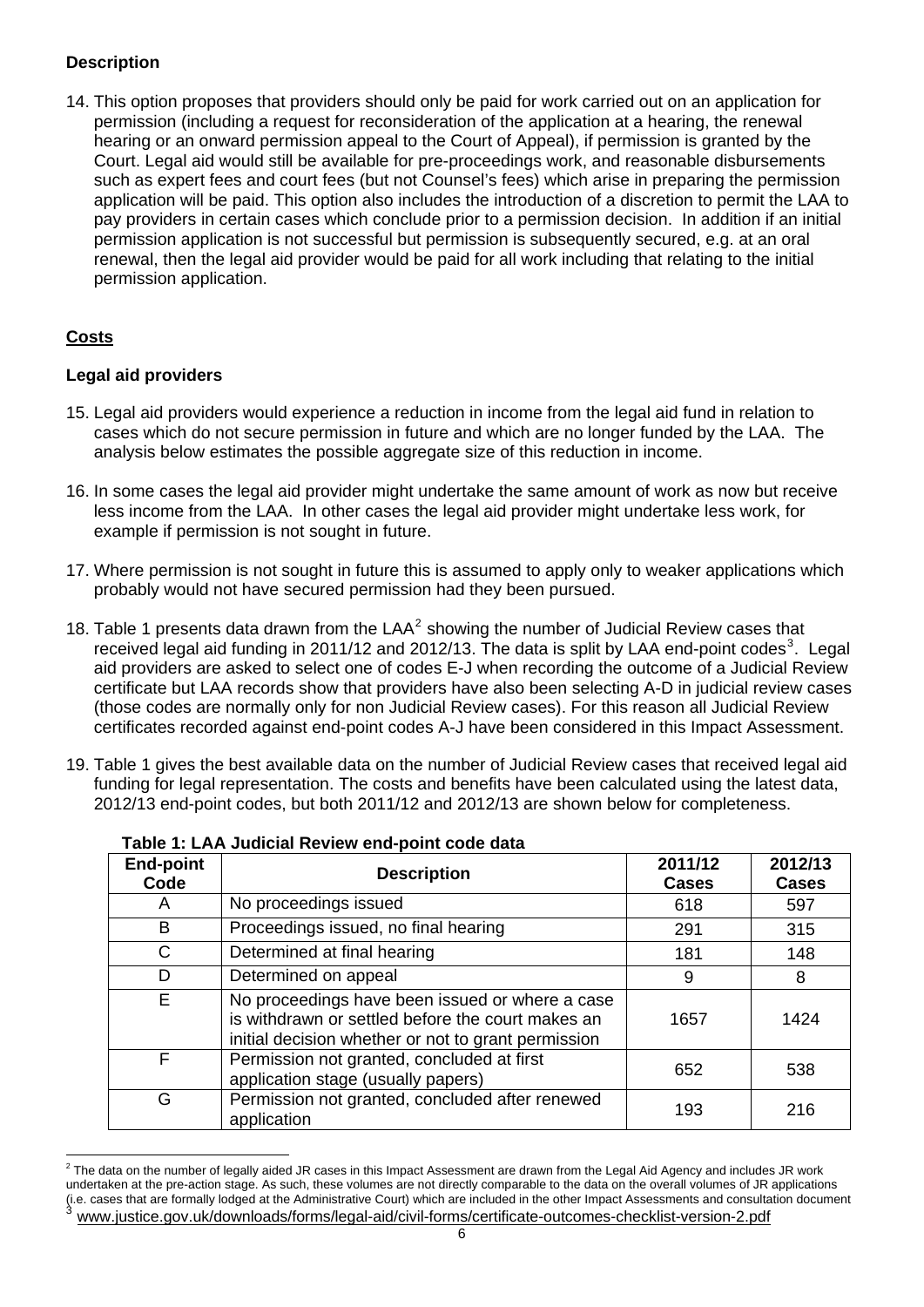| н   | Permission granted, no final hearing took place | 332 | 282 |
|-----|-------------------------------------------------|-----|-----|
|     | Permission granted, determined at final hearing | 109 | 74  |
|     | Permission granted, determined on appeal        | 32  | 31  |
| N/K | No Endpoint 1 code submitted                    | 111 | 232 |

- 20. The data in table 1 provides the following information about the number of cases affected by the proposal:
	- $\bullet$  In 2012/13 there were 3,633<sup>[4](#page-6-0)</sup> Judicial Review cases which received legal aid funding for legal representation, compared with 4,074 in 2011/12 (endpoint codes A-J);
	- In 2012/13 543 cases had permission granted and would continue to receive funding under the proposal, this compares with 663 in 2011/12 (endpoint code C, D, H, I&J);
	- In 2012/13 no proceedings issued in 597 cases and in 618 cases in 2011/12. These cases would not be affected by the proposal (endpoint code A);
	- In 2012/13 permission was refused in 754 cases and in 845 in 2011/12. These cases would no longer receive legal aid funding under the proposal (endpoint codes F&G);
- 21. Due to the descriptions in the end-point codes and how case outcomes have been recorded by providers there is some uncertainty in respect of two of the end-point codes:
	- In 2012/13 there were 315 cases (end-point B) where proceedings issued but there was no final hearing, there were 291 of these cases in 2011/12<sup>[5](#page-6-1)</sup>. It is not known whether permission was granted in these cases and therefore whether they would be affected by the proposals.
	- In 2012/13 there were 1,424 cases (endpoint E) where no proceedings were issued or where a case was issued but withdrawn or settled before it was considered by the Court; in 2011/12 there were 1,657 of these cases. A proportion of cases where proceedings were issued and then withdrawn or settled would be affected by the proposal but there is uncertainty as to the number because of the way in which they have been recorded. We expect that a proportion of these cases would receive a discretionary payment from the LAA, but we cannot say with certainty how many. It is also likely that some of these cases will not have issued proceedings and will therefore not be affected by the proposals.
- 22. We are unable to establish the exact cost of preparing permission applications; however the LAA have advised that the default emergency certificate limit is £1,350 per case. This has therefore been used as the estimated cost to the provider for each case for which legal aid is no longer paid out.
- 23. From the 2012/13 data, we can be certain that payment would not be made in 754 cases where permission was not granted. This places an additional cost on providers, who will no longer receive funding in these cases, to the sum of approximately £1million per annum. The data also shows that in 2012/13 there were up to an additional 1,739 cases that could be affected by the proposals (endpoint codes B&E). If payment were no longer received in all of these cases this would be at an additional cost to providers of approximately £2million per annum. This gives a cost to providers in the range of £1-£3million<sup>[6](#page-6-2)</sup>. The split of the costs is shown in Table 2.

| Table 2: Cost to providers of Judicial Review payment changes (£millions; 2012/13) |               |     |      |  |  |
|------------------------------------------------------------------------------------|---------------|-----|------|--|--|
| l Case Outcome                                                                     | <b>Number</b> | _OW | High |  |  |

l

<span id="page-6-0"></span>**<sup>4</sup>** The 3,633 figure refers to cases which received Legal Representation and does not include cases which received Legal Help. We are unable to determine how many Legal Help cases involved giving advice on a (potential) judicial review. This also excludes cases lacking any code (N/K)(111 in 2011/12 and 232 in 2012/13).

<span id="page-6-1"></span><sup>&</sup>lt;sup>5</sup> There is also a possibility that this figure could include some cases in which applications for interim relief are made, but the permission application is not ultimately lodged. Such cases would not be affected by our proposal.

<span id="page-6-2"></span><sup>6&</sup>lt;sup>1</sup> This will include cases where costs were obtained from the other side which may have resulted in a lower or zero bill for the LAA.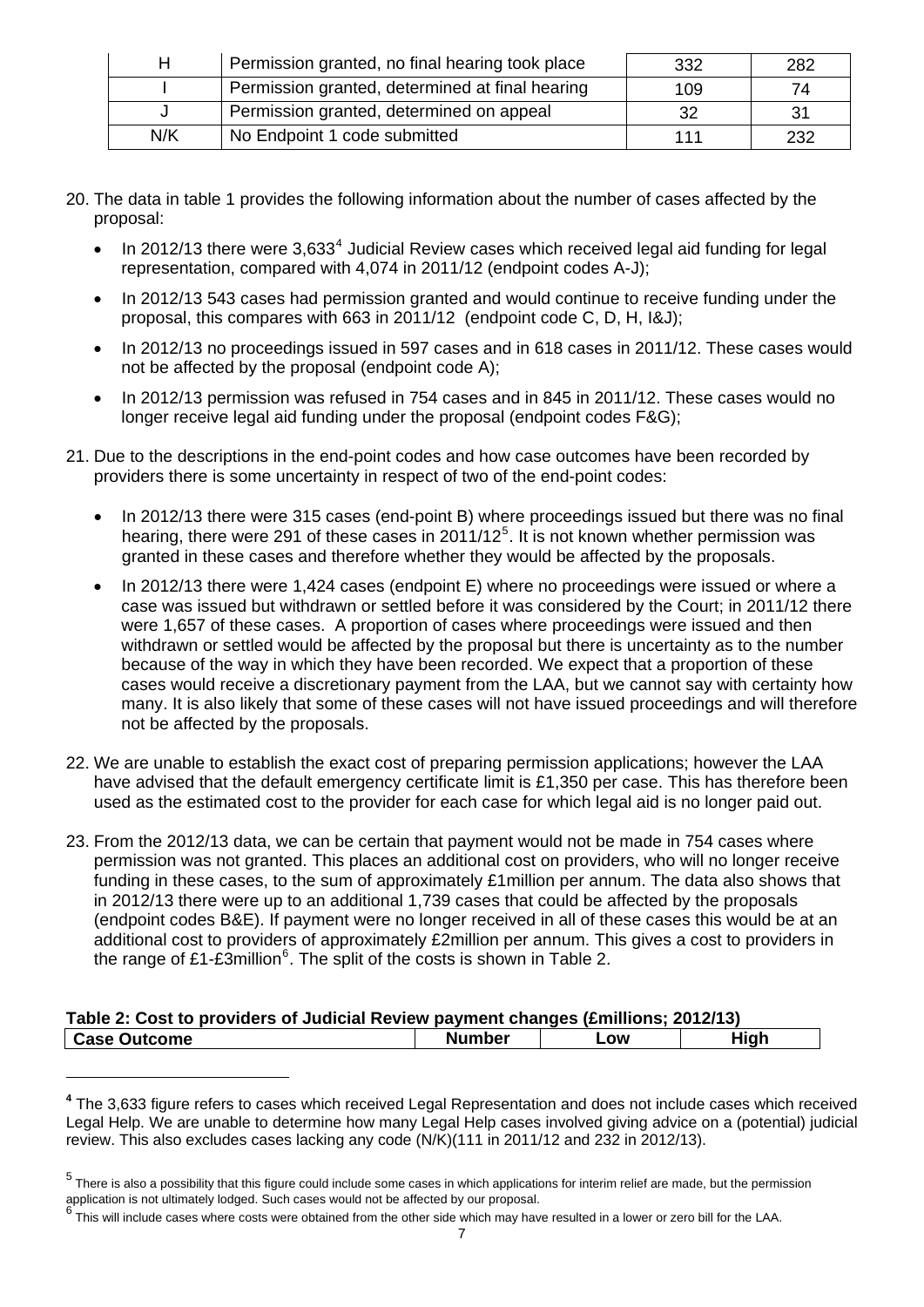| Heard and permission refused                                                                                                                         |       |     |     |
|------------------------------------------------------------------------------------------------------------------------------------------------------|-------|-----|-----|
| (endpoints F&G)                                                                                                                                      | 754   | 1.0 | 1.0 |
| Proceedings issued, no final hearing                                                                                                                 |       |     |     |
| (endpoint B)                                                                                                                                         | 315   | 0.0 | 0.4 |
| Concluded before a permission decision,                                                                                                              |       |     |     |
| but uncertain if issued (endpoint E)                                                                                                                 | 1.424 | 0.0 | 1.9 |
|                                                                                                                                                      |       |     |     |
| <b>Total</b><br>$\mathbf{M}$ , $\mathbf{M}$ , $\mathbf{M}$ , $\mathbf{M}$ , $\mathbf{M}$ , $\mathbf{M}$ , $\mathbf{M}$ , $\mathbf{M}$ , $\mathbf{M}$ | 2,493 |     |     |

*Note: costs have been rounded to the nearest £1m.*

24. There may also be additional costs to providers who settle before a permission decision if they have to pay legal costs that were previously paid by the LAA.

#### **Claimants**

25. It is likely that fewer weaker Judicial Review permission applications will be made. It is unclear whether this would generate a cost to claimants, as these cases probably would not have secured permission had they been pursued. There may be a cost to such claimants from a reduced delay in resolving their Judicial Review, if they value reduction in delay positively.

#### **HMCTS**

26. If fewer permission applications are made there might be a reduction in total court fee income. This is assumed to be comparable to the consequent reduction in overall court costs. HMCTS operates on a cost recovery basis in the longer term.

#### **LAA**

- 27. Removing payments for permission application in JR will lead to a small one-off increase in LAA administration costs. The LAA may need to amend its IT systems to implement this policy. Some additional training may also be required.
- 28. There will also be ongoing costs to the LAA as it will be at the discretion of the LAA whether to award costs in cases that conclude before a permission decision. There will also be costs associated with the internal review process.

#### **Benefits**

#### **LAA**

- 29. LAA 2012/13 closed case administrative data has been used to estimate the benefits of this policy. We estimate that there will be a saving of between £1 million and £3 million per annum for the legal aid fund as a result of anywhere from 754 to 2,493 fewer cases being funded as a result of this proposal.
- 30. The LAA may also benefit from administrative cost savings if there is a reduction in the volume of legally aided Judicial Review permissions sought.

#### **Defendants**

31. Defendants may gain from reduced legal costs if there is a reduction in the volume of weaker Judicial Review permissions sought, assuming that defendants do not recover all of their legal costs in cases which they win.

#### **Legal aid providers**

32. In some cases the legal aid provider might undertake the same amount of work as now and might receive less income from the LAA. In other cases the legal aid provider might undertake less work,